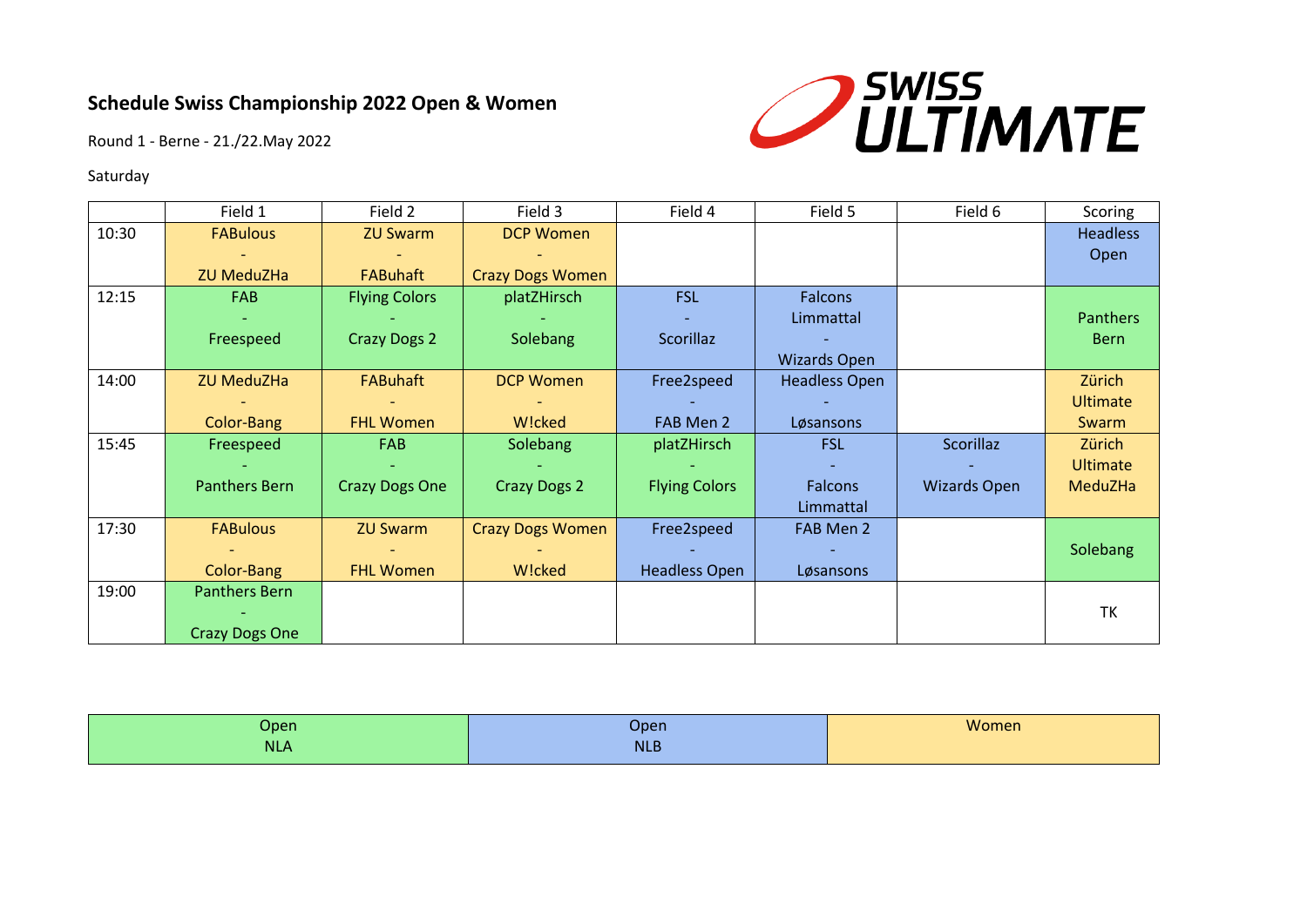

Round 1 - Berne - 21./22.May 2022

### Sunday

|        | Field 1                | Field 2                 | Field 3                | Field 4                | Field 5                | Field 6                  | Scoring           |
|--------|------------------------|-------------------------|------------------------|------------------------|------------------------|--------------------------|-------------------|
| 9:00   | <b>B1</b>              | <b>B2</b>               | <b>B3</b>              |                        | Free2speed             | <b>Headless Open</b>     |                   |
|        |                        |                         |                        |                        |                        |                          | Color-            |
|        | C <sub>1</sub>         | C <sub>2</sub>          | C <sub>3</sub>         |                        | Løsansons              | FAB Men 2                | <b>Bang</b>       |
| 10:45  | FAB                    | Freespeed               | <b>Flying Colors</b>   | platZHirsch            | <b>FSL</b>             | Scorillaz                | FHL               |
|        | $\sim$                 |                         |                        |                        |                        |                          | Women             |
|        | Panthers               | <b>Crazy Dogs One</b>   | <b>Solebang</b>        | <b>Crazy Dogs 2</b>    | <b>Wizards Open</b>    | <b>Falcons Limmattal</b> |                   |
| 13:15/ | 13:15                  | 13:15                   | 13:15                  | 14:00                  | 14:00                  | 14:00                    |                   |
| 14:00  | A <sub>1</sub>         | A2                      | A <sub>3</sub>         | <b>Crossover NLB 2</b> | <b>Crossover NLB 3</b> | <b>Crossover NLB 4</b>   | <b>Crazy Dogs</b> |
|        |                        |                         |                        | Seed 2 Pool C          | Seed 3 Pool C          | Seed 4 Pool C            | One               |
|        | C <sub>1</sub>         | C <sub>2</sub>          | C <sub>3</sub>         |                        |                        |                          |                   |
|        |                        |                         |                        | Seed 2 Pool D          | Seed 3 Pool D          | Seed 4 Pool D            |                   |
| 15:00/ | 15:00                  | 15:00                   | 15:00                  | 15:45                  | 15:45                  | 15:45                    | <b>Field 1-3:</b> |
| 15:45  | <b>Crossover Men 1</b> | <b>Crosssover Men 2</b> | <b>Crossover NLB 1</b> | A1                     | A2                     | A <sub>3</sub>           | DCP               |
|        | Seed 3                 | Seed 4                  | Seed 1 Pool C          |                        |                        |                          | Women             |
|        |                        |                         |                        | <b>B1</b>              | <b>B2</b>              | <b>B3</b>                | Field $4-6$ :     |
|        | Seed 6                 | Seed 5                  | Seed 1 Pool D          |                        |                        |                          | <b>Winner</b>     |
|        |                        |                         |                        |                        |                        |                          | Crossover         |
|        |                        |                         |                        |                        |                        |                          | NLB <sub>2</sub>  |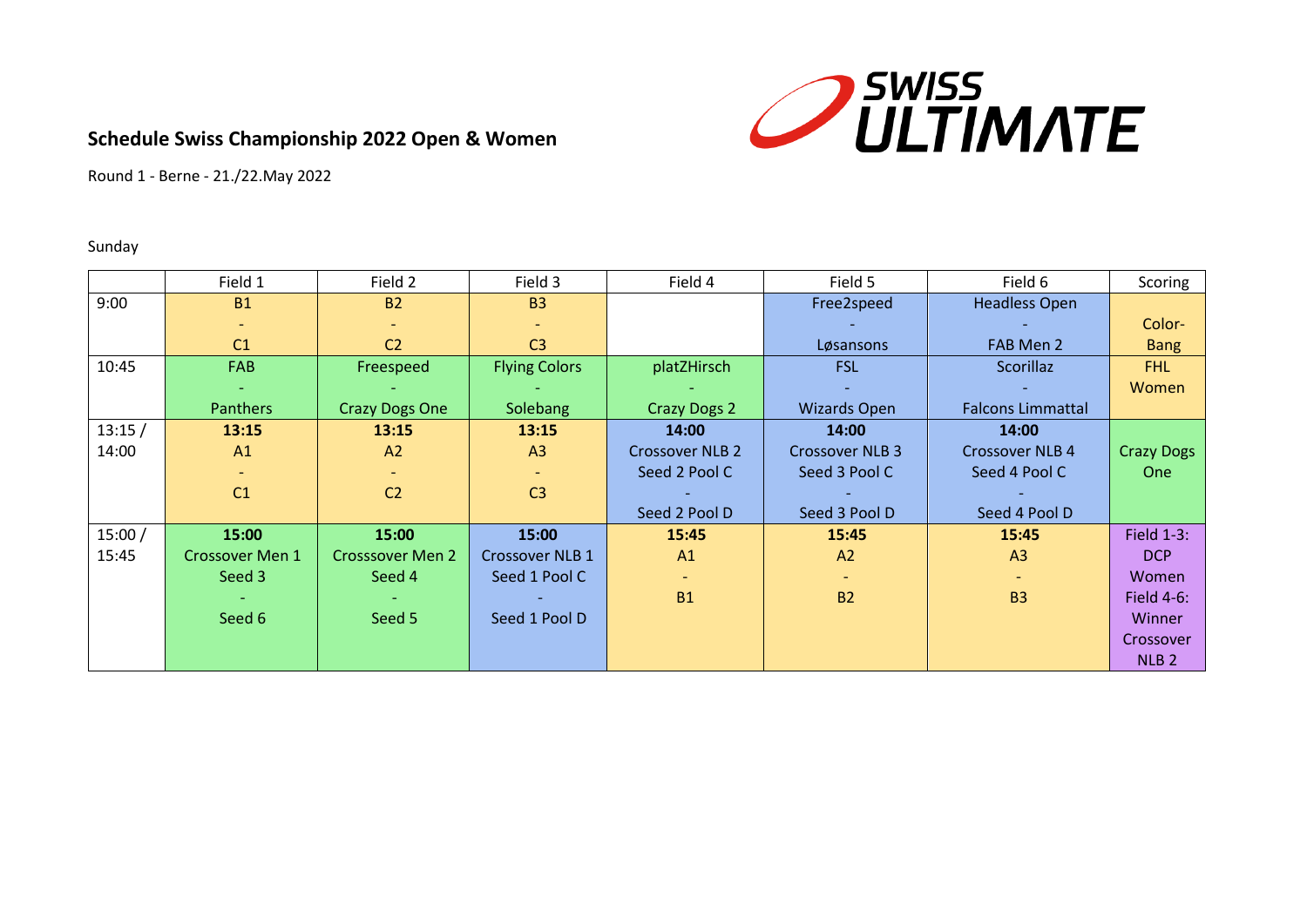

Final Round - Nyon - 11th/12th June 2022

### Saturday

|       | Field 1                                  | Field 2                           | Field 3        | Field 4                  | Field 5         | Field 6          | Scoring           |
|-------|------------------------------------------|-----------------------------------|----------------|--------------------------|-----------------|------------------|-------------------|
| 10:30 | PQ1                                      | PQ <sub>2</sub>                   | PQ3            | PQ4                      |                 |                  |                   |
|       | Seed 8                                   | Seed 7                            | Seed 6         | Seed 5                   |                 |                  | tbd               |
|       | <b>Contract</b>                          | $\sim 100$                        | <b>College</b> | $\sim 1000$ km s $^{-1}$ |                 |                  | <b>Seed 13-14</b> |
|       | Seed 9                                   | Seed 10                           | Seed 11        | Seed 12                  |                 |                  |                   |
| 12:15 | Q1                                       | Q2                                | Q3             | Q <sub>4</sub>           | Q5              | Q <sub>6</sub>   |                   |
|       | D <sub>1</sub>                           | D <sub>2</sub>                    | D <sub>3</sub> | E1                       | LPQ1            | LPQ <sub>2</sub> | F3                |
|       | $\sim$ .                                 | $\sim$ .                          |                | $\sim$ .                 | <b>Contract</b> | <b>Contract</b>  |                   |
|       | F2                                       | F1                                | E3             | E2                       | Seed 16         | Seed 15          |                   |
| 14:00 | Q1                                       | Q2                                | Q3             | Q <sub>4</sub>           | Q7              | Q8               |                   |
|       | Seed 1                                   | Seed 2                            | Seed 3         | Seed 4                   | LPQ3            | LPQ4             | tbd               |
|       | <b>Allen</b>                             | $\alpha \rightarrow \alpha \beta$ | $\sim 100$     | $\sim 100$               | <b>College</b>  | <b>College</b>   | <b>WQ5-6</b>      |
|       | WPQ1                                     | WPQ2                              | WPQ3           | WPQ4                     | Seed 14         | Seed 13          |                   |
| 15:45 | rRR                                      | rRR                               | S1             | S2                       |                 |                  |                   |
|       | F <sub>3</sub>                           | LQ3                               | WQ1            | WQ <sub>2</sub>          |                 |                  | tbd               |
|       | $\frac{1}{2} \left( \frac{1}{2} \right)$ | $\sim$ $-$                        | $\sim$ $^{-1}$ | $\sim$ $\sim$            |                 |                  | <b>WQ7-8</b>      |
|       | LQ4                                      | LQ <sub>2</sub>                   | WQ4            | WQ3                      |                 |                  |                   |
|       |                                          |                                   |                |                          |                 |                  |                   |
| 17:30 | S1                                       | S2                                | S <sub>8</sub> | S7                       |                 |                  |                   |
|       | WQ1                                      | WQ <sub>2</sub>                   | LQ6            | LQ5                      |                 |                  | tbd               |
|       | Æy                                       | $\sim 10^{-1}$                    | $\sim$         | $\sim$                   |                 |                  | <b>WQ5-8</b>      |
|       | WQ4                                      | WQ3                               | LQ7            | LQ8                      |                 |                  |                   |
|       |                                          |                                   |                |                          |                 |                  |                   |
| 19:15 | rRR                                      | rRR                               | S3             | S <sub>4</sub>           |                 |                  |                   |
|       | F <sub>3</sub>                           | LQ <sub>2</sub>                   | LQ1            | LQ <sub>2</sub>          |                 |                  | tbd               |
|       | $\sigma_{\rm{max}}$                      | $\left\langle -\right\rangle$     | $\sim$         | $\sim$                   |                 |                  | LS1/2             |
|       | LQ1                                      | LQ4                               | LQ4            | LQ3                      |                 |                  |                   |
|       |                                          |                                   |                |                          |                 |                  |                   |